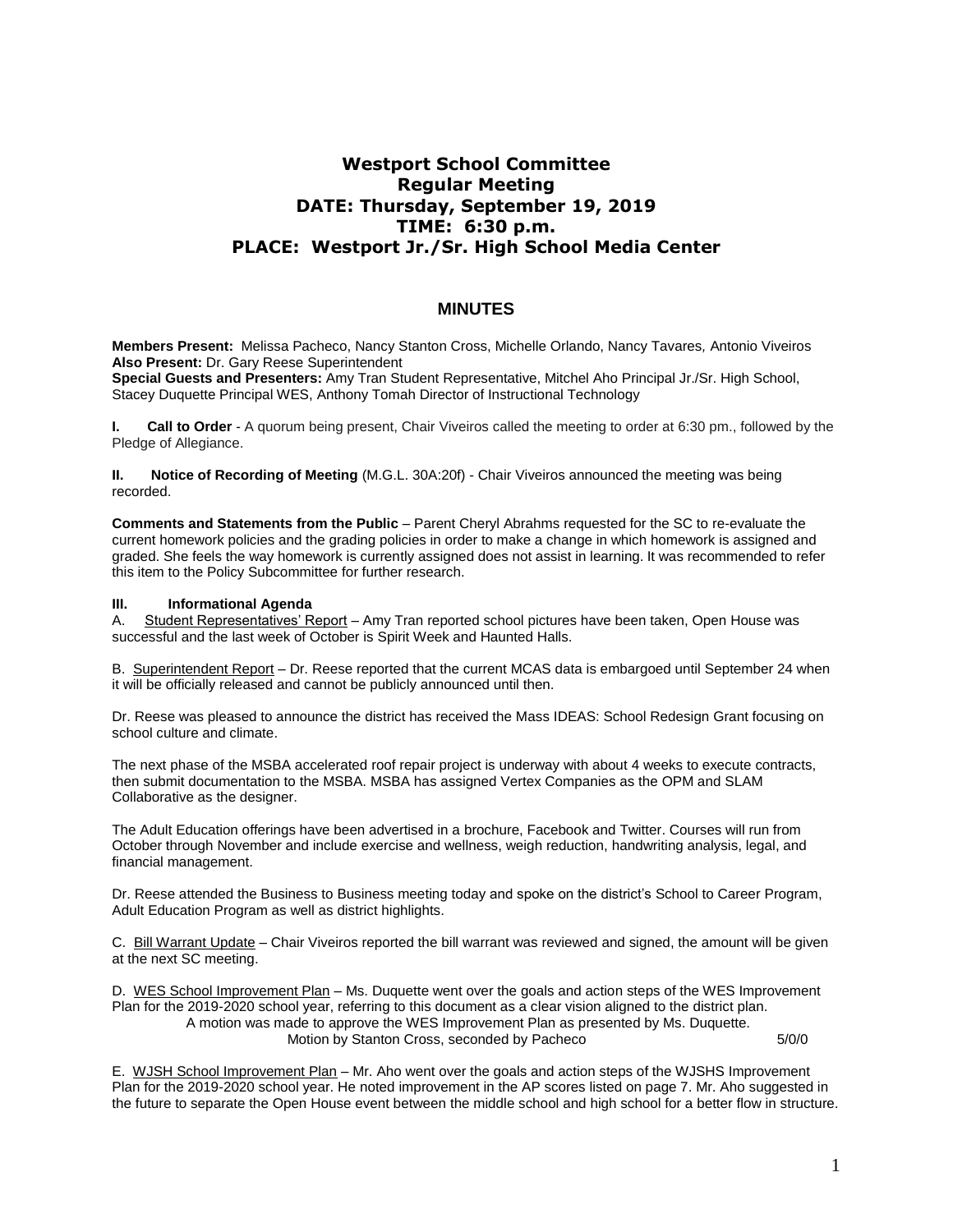#### A motion was made to approve the WJSHS School Improvement Plan as presented by Mr. Aho. Motion by Stanton Cross, seconded by Pacheco 5/0/0

F. **Chromebooks** – Mr. Tomah explained costs associated with chrome books. There are hidden factors that include looking at your Wi-Fi network, providing enough tech-support and professional development for teachers. To bundle this into a program have this 1/3 of the cost including inhouse work with your own teachers. He is working on a 5-yr. replacement plan and has evidence of machines being 7-9 years old. The ratio between tech support and machines was estimated at 400 machines per 1 tech, by adding 700 machines 1.5 techs would be needed.

Discussion took place on the plan of phasing one-to-one chrome books into one grade at a time. Mr. Tomah can come up with a roadmap, but not an extensive plan at this time. He still needs time to assess what resources are available. Phasing this in would lessen the burden and leasing is a cost-effective way to implement according to Mr. Tomah.

It was noted that the SC needs a plan in order to allocate funds into a budget for the upcoming year. Getting an IT footprint into the new school will take the district to the next level.

A question was raised on whether one-to-one initiatives have improved academic achievement. Mr. Tomah worked in several districts that either fully or marginally applied one-to-one. There was some success, but not across the board improvement. There are studies on both sides. He cannot provide evidence at this time. Giving students the skill set needed for their future was also mentioned by providing chrome books students will be exposed to these 21<sup>st</sup> century skills.

Dr. Reese will do some research, talk to other communities and bring back data. Dr. Reese further clarified that the district is not copying textbooks and violating copyright.

G. School Building Committee Update – Chair Viveiros reported that the SBC met last night. Temporary fencing went up and trailers will be placed on site. Marker locations will be identified and the foundation work will begin mid-October. Early bid packages came back \$600,000 below budget. In addition, discussion took place about cleaning up debris for well access, payment of utilities fees and drainage at WES will be channeled into a subsurface drainage structure. New tennis courts lights and type of lights was explained to the neighbors. Groundbreaking ceremony will take place on October 8 at 9:30 am at the middle school site. Mr. Viveiros donated a Wildcat golf cart for the Athletics Department.

H. FY20 Capital Improvement List – Chair Viveiros reviewed the FY20 items from the Capital Improvements List. List includes the following items:

## **MAC**

Install interior/exterior security cameras at MAC \$75,000 Inclusive playground at MAC \$100,000 MAC kitchen equipment \$175,000 **WES** Install interior/exterior security cameras at WES \$75,000 Inclusive playground at WES \$100,000 **District** One-ton dump truck \$55,000 Munis accounting payroll software - between town and school \$389,039 / or school only \$105,739

Ms. Stanton Cross brought up the fact that the Capital Improvement List does not include funds for the future location of administration office space. Discussion took place on converting the pods, finding office space and the use of the campground land.

Chair Viveiros requested members review and determine the importance of items on the list. Send any additions to Dr. Reese. Dr. Reese will provide information on the costs associated with the mobile pods and a list of district owned vehicles.

First Read: JICA Policy – Student Cell Phone and Electronic Devices – Ms. Pacheco reported that the Policy Subcommittee met and reviewed the district's current policy and other current policies. The following items were noted to update; change Massachusetts to Westport Public Schools, add sentence Principal approved school sponsored events, athletic travel, or extracurricular activities, take out in passing time between classes wording,